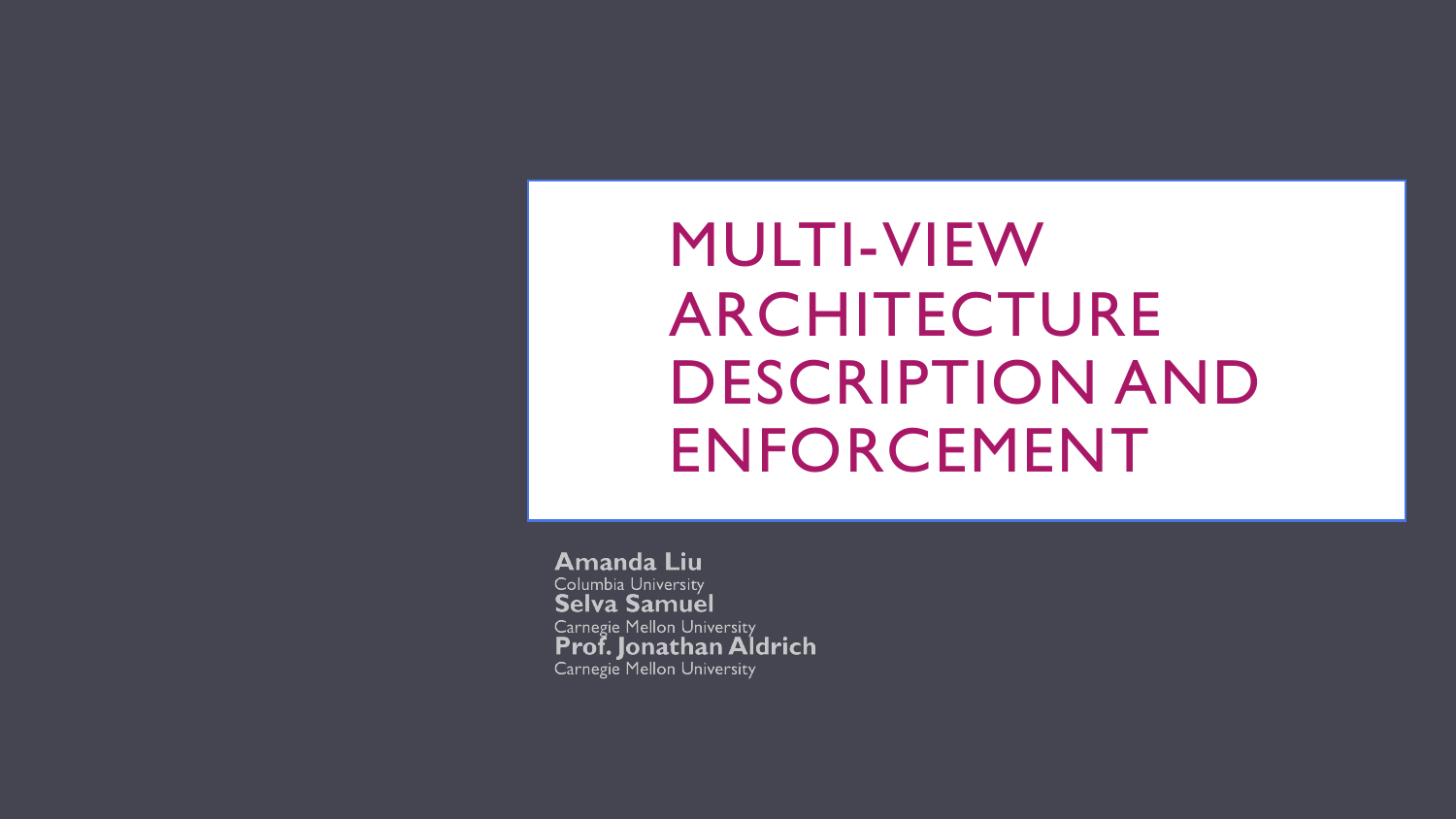#### ARCHITECTURE DESCRIPTION LANGUAGES (ADLS)

- Formal syntax and semantics for performance-critical systems
- Analyzable model for large scale systems
- Separation of concerns



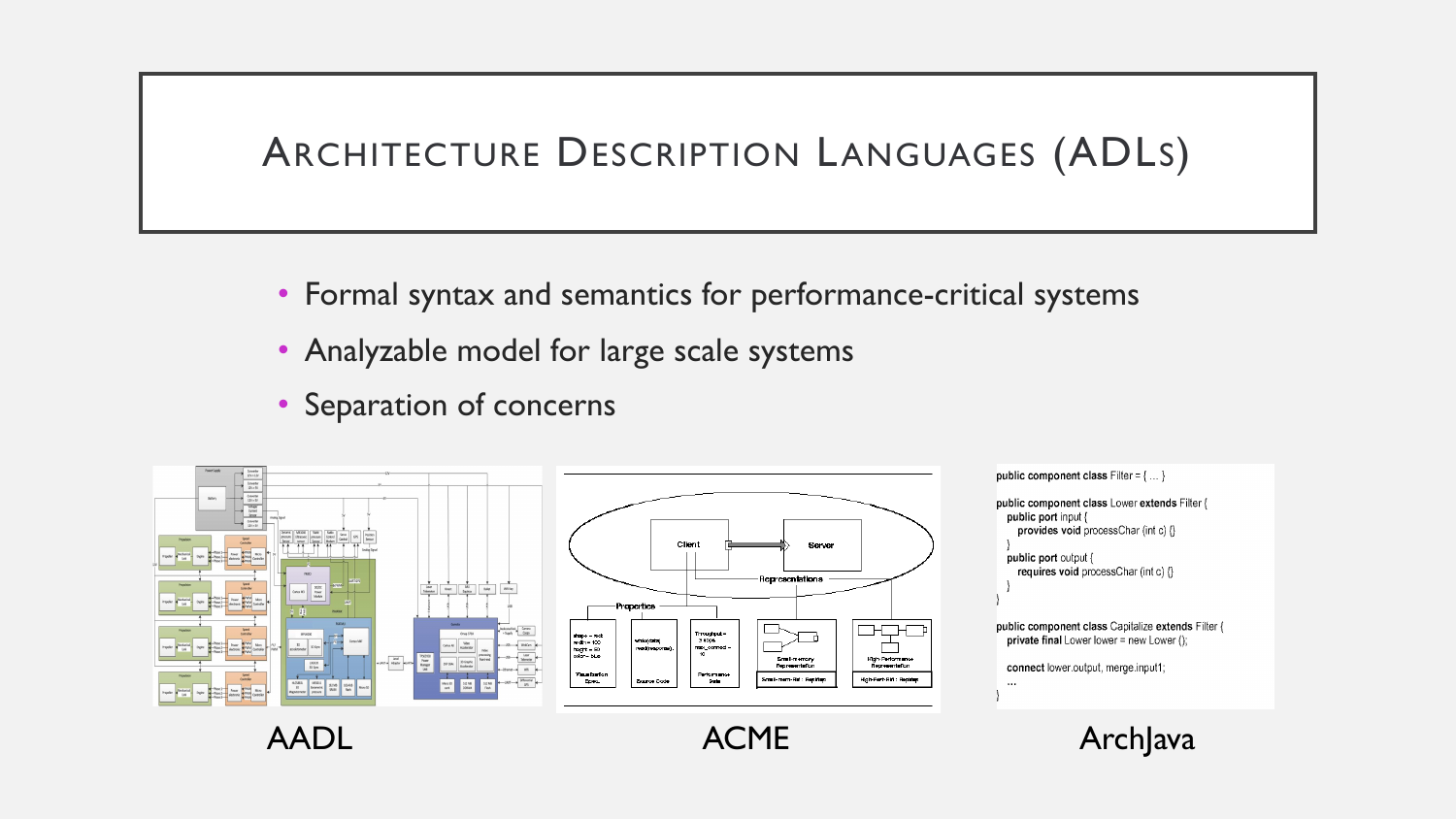

• As-intended vs. as-implemented gap

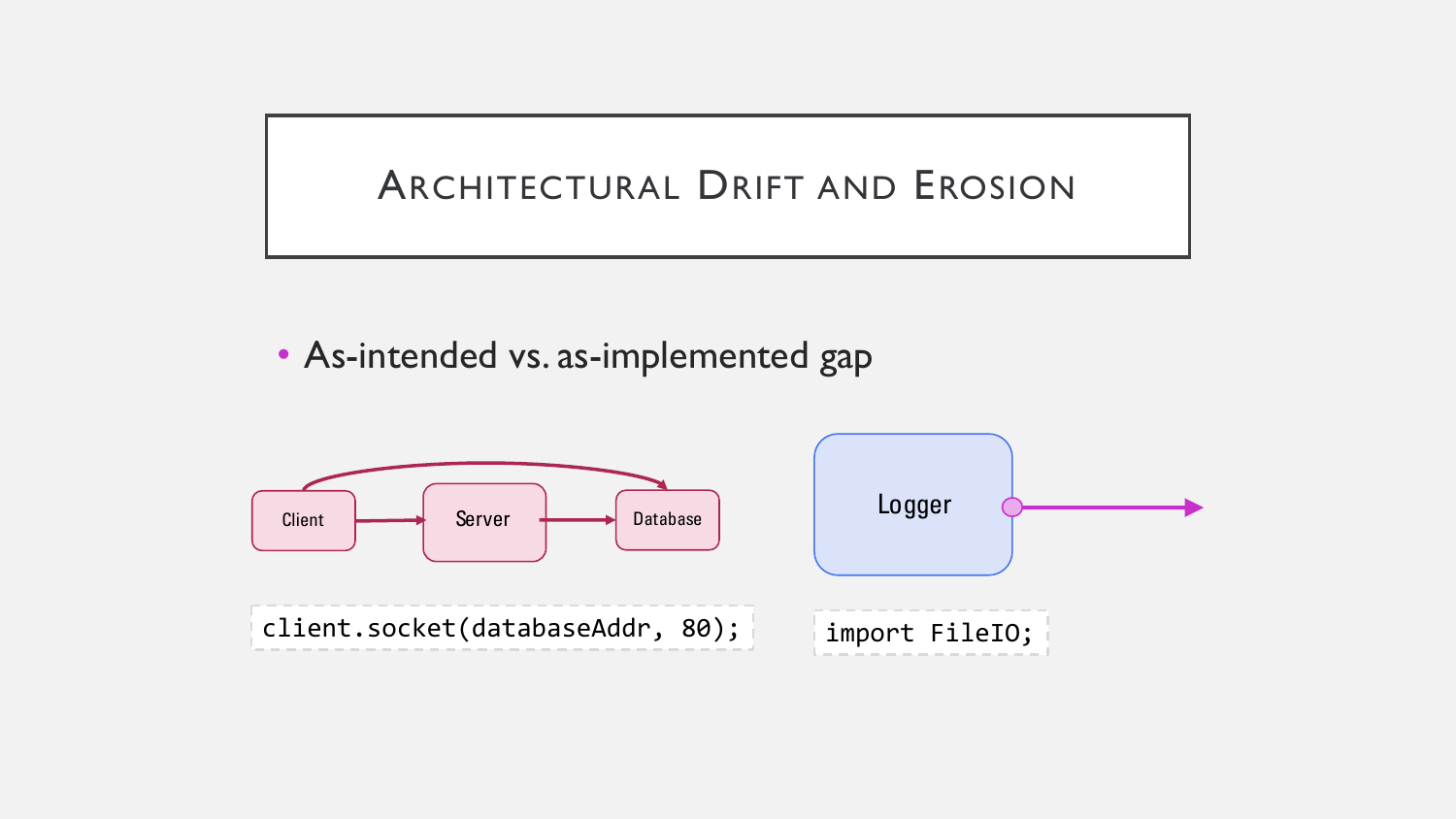

# WYVERN

- Capability safety
- Modules and module functors
- Metaprogramming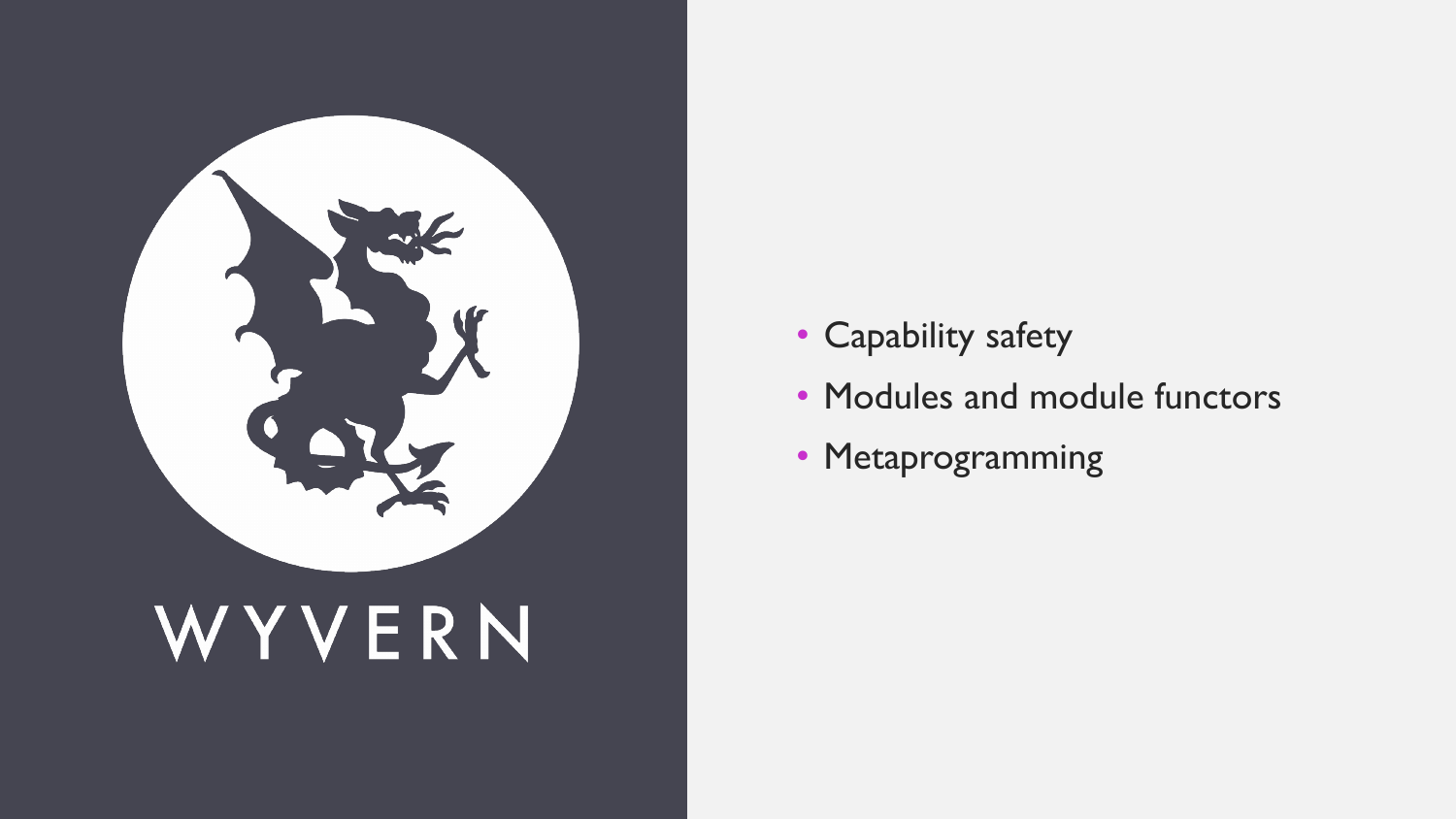#### WYVERN MODULES

```
module def Logger(write: FileIO)
```

```
def log(): String
\mathcal{L} = -\mathcal{L}(\mathcal{L})def log(): String
```
**type** Connector

**...**

**...**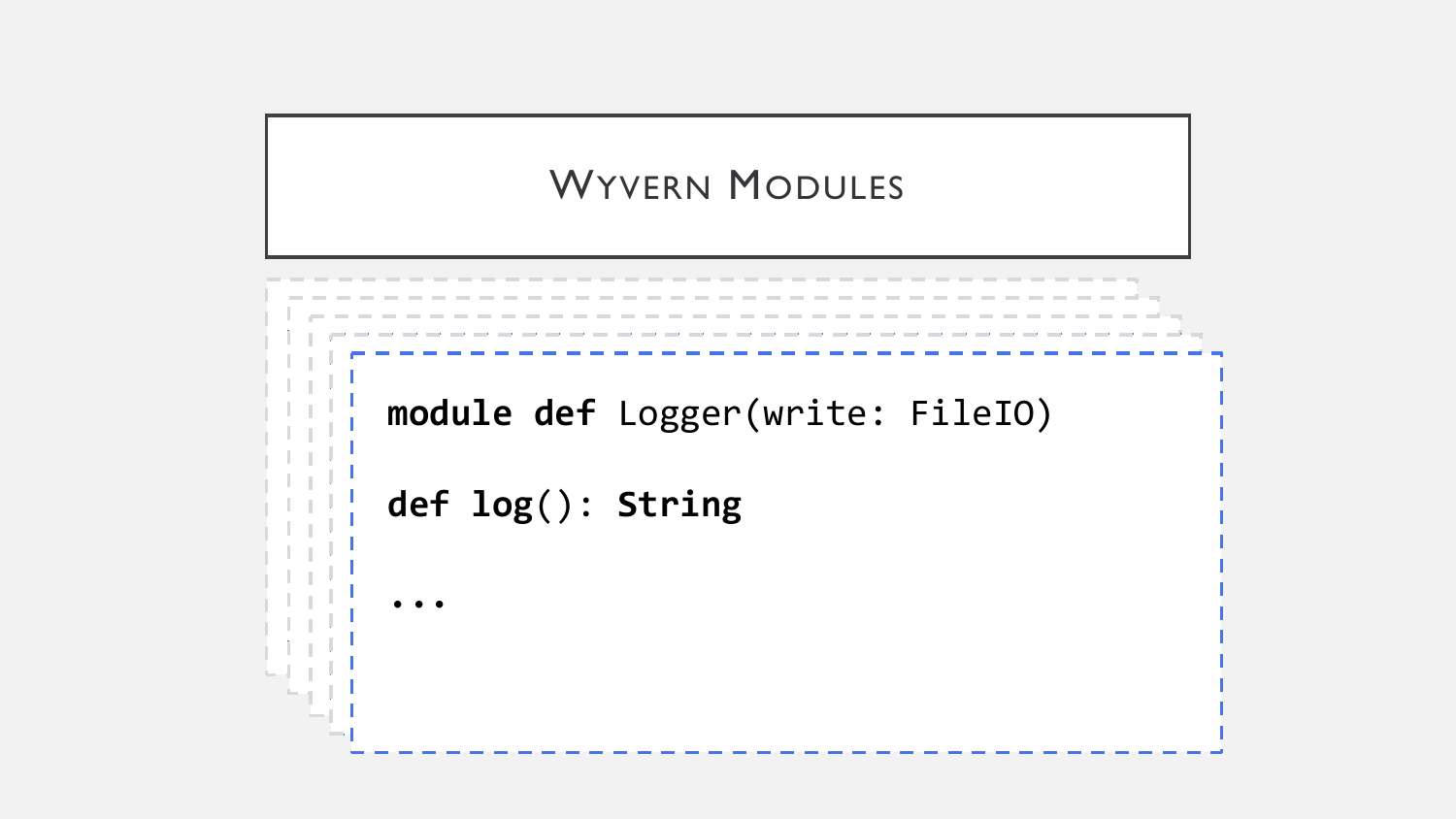#### ARCH WYVERN

#### A Wyvern ADL

#### Wyvern

- Capability Safety
- Metaprogramming

#### ArchWyvern

- Structural security
- Architectural integrity in runtime semantics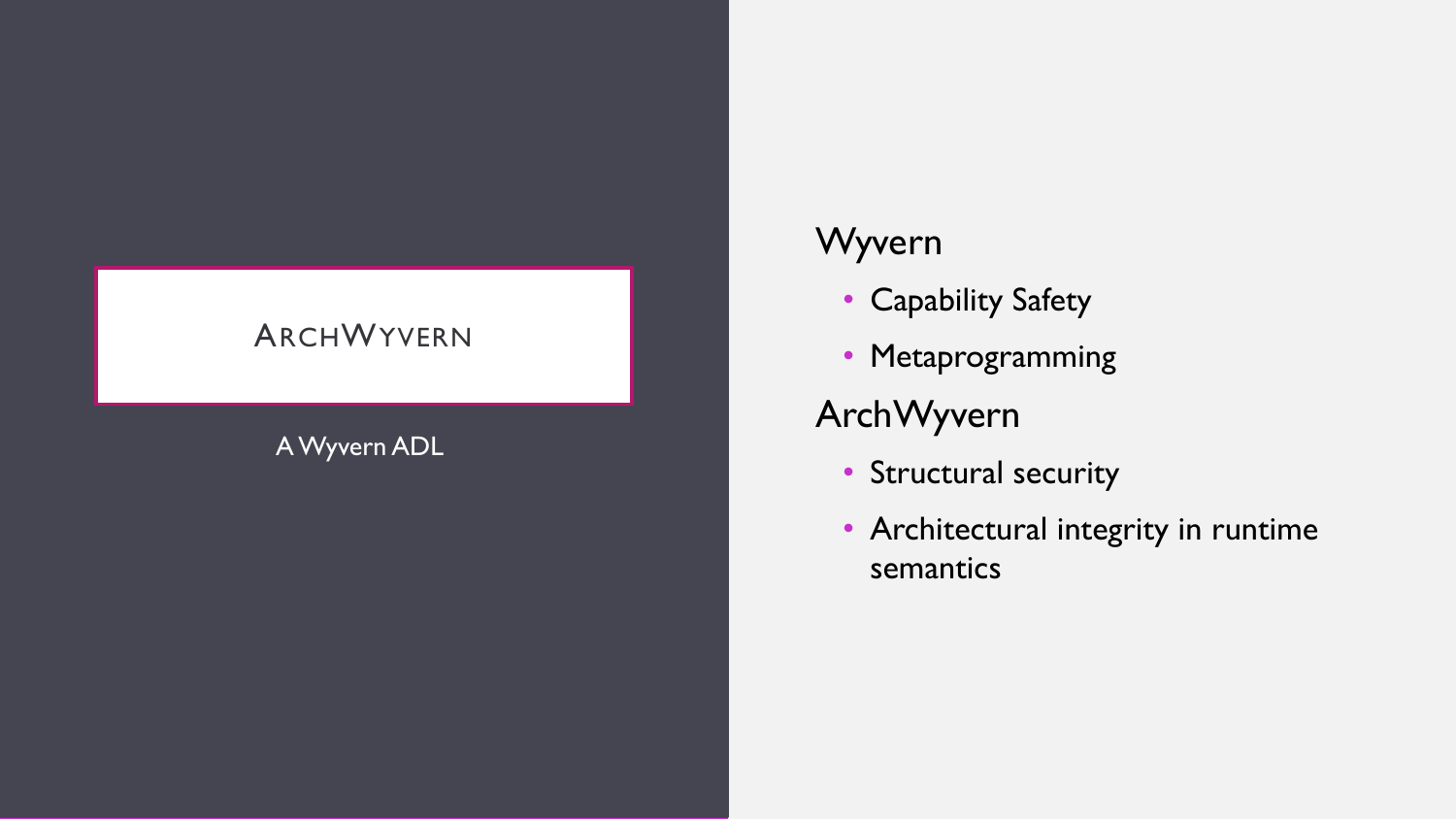### ARCHWYVERN COMPONENTS

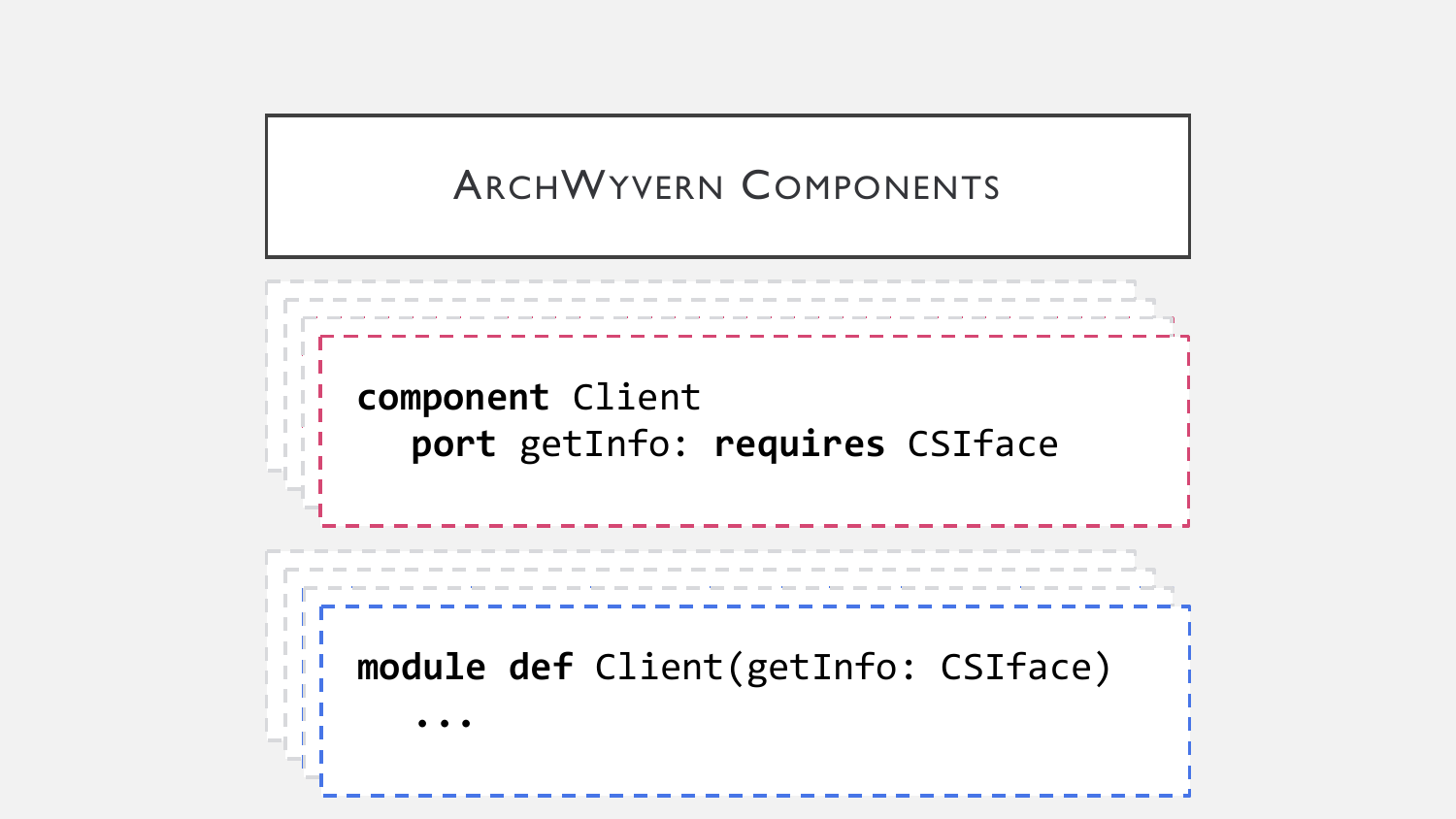#### ARCHWYVERN CONNECTORS

**connector** JSONCtr **val** host: **String val** prt: **Int type** JSONCtr **val** host: **String val** prt: **Int metadata new ...**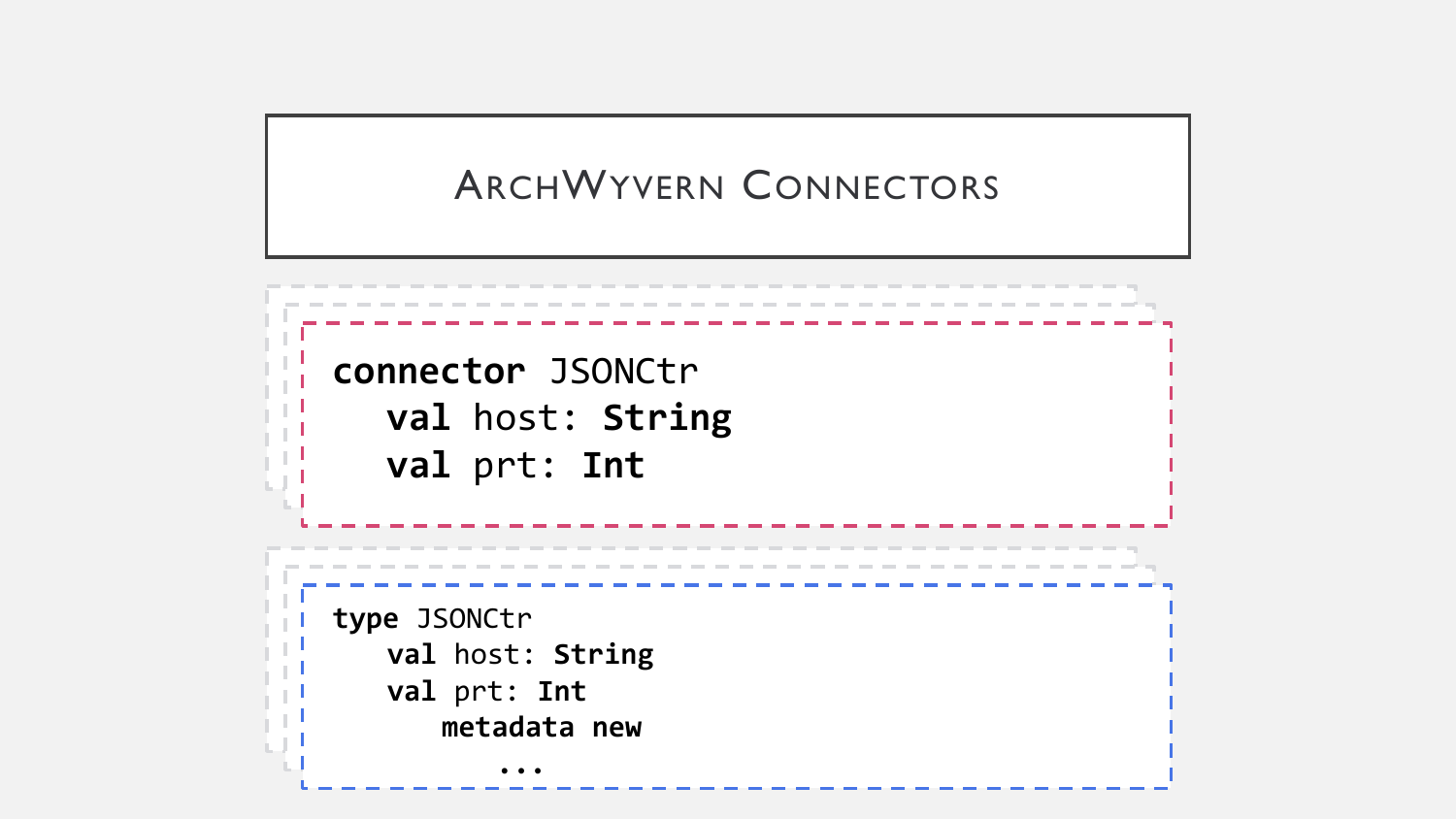#### ARCHWYVERN ARCHITECTURE DESCRIPTION

**architecture** TwoTier **... attachments converted**<br>Sarvar carvar server.<br>S **with** jsonCtr **architecture** TwoTier **components** Client client Server server **connectors** JSONCtr jsonCtr **...**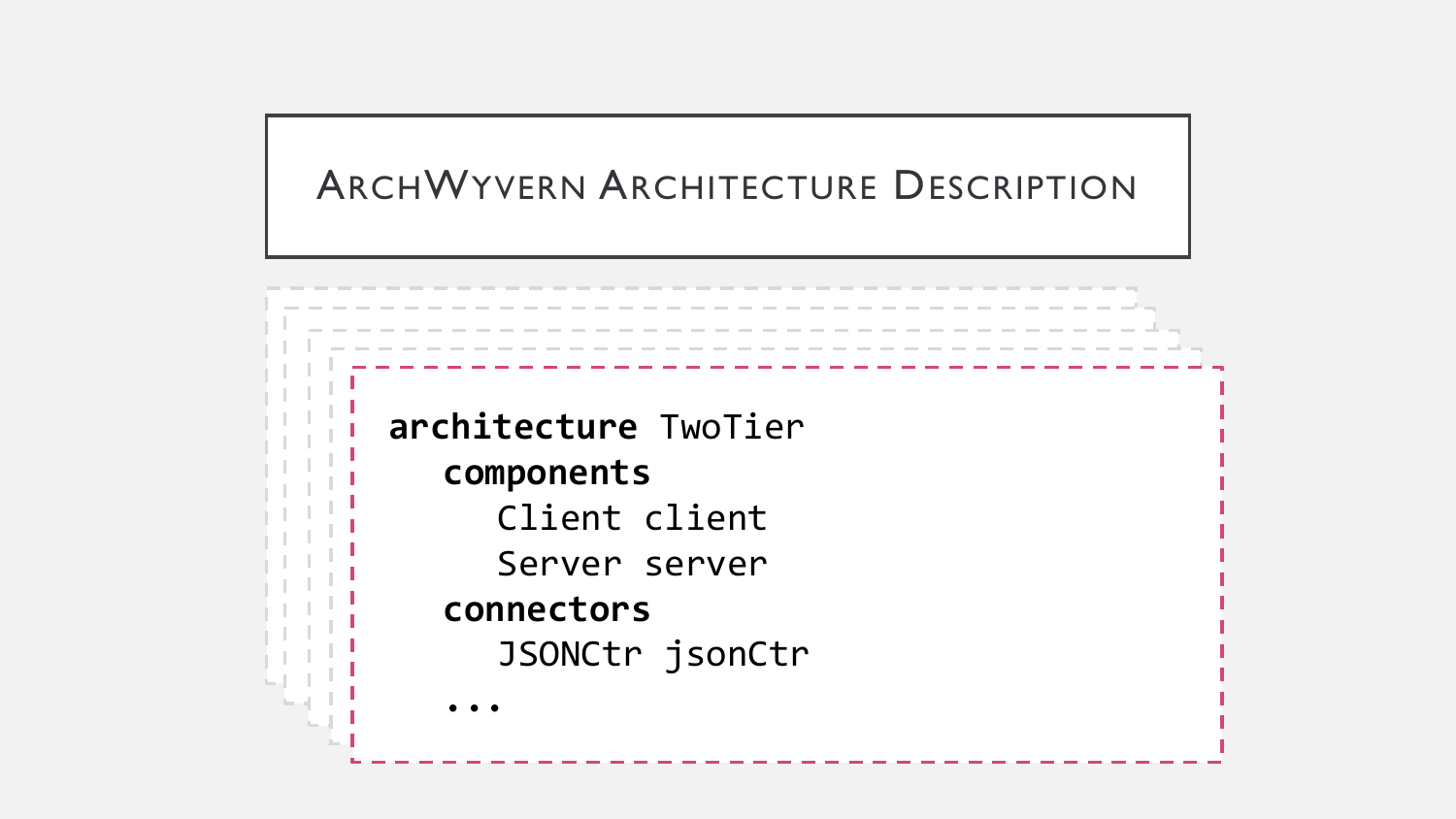#### CODE GENERATION AND METAPROGRAMMING

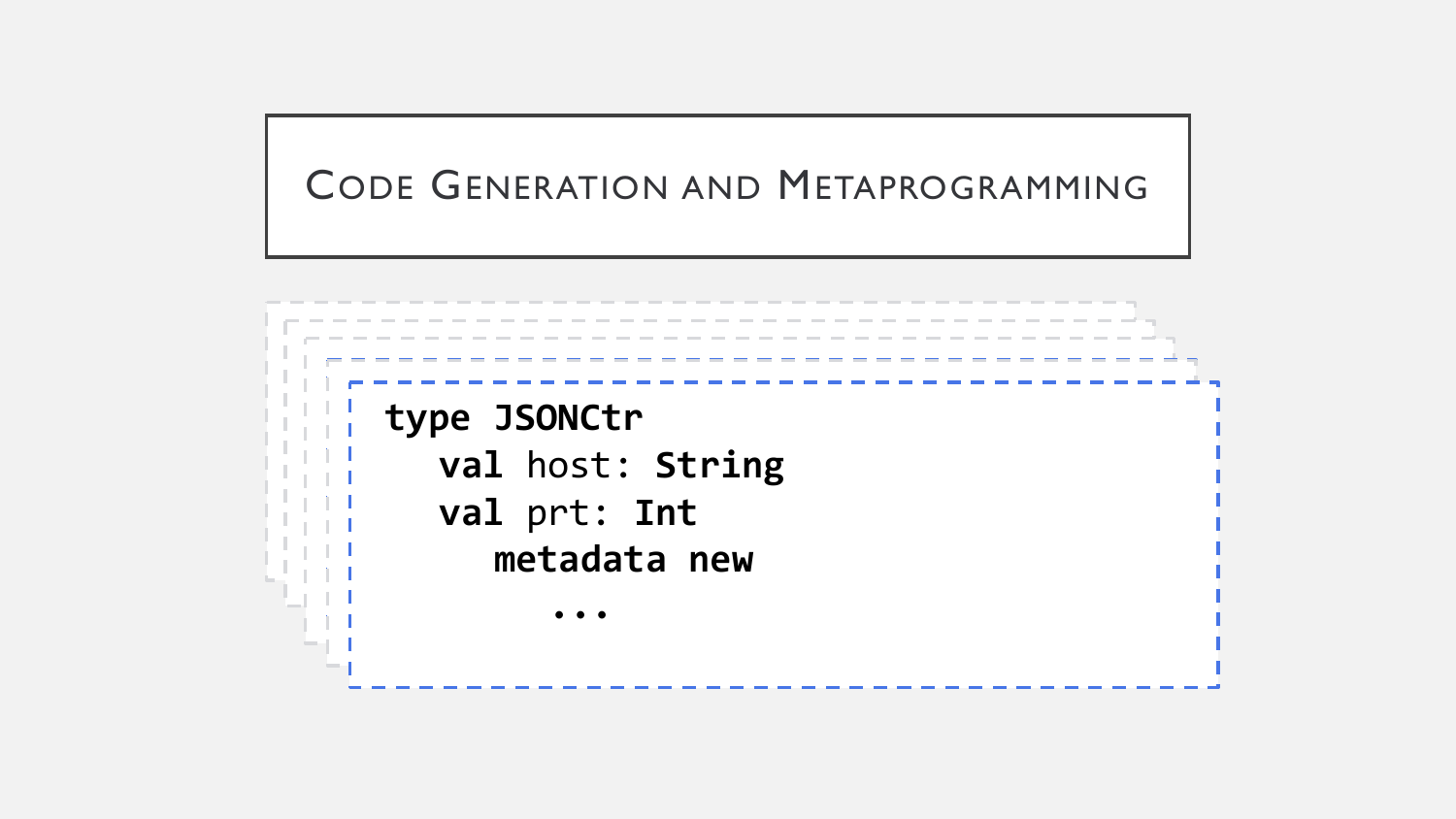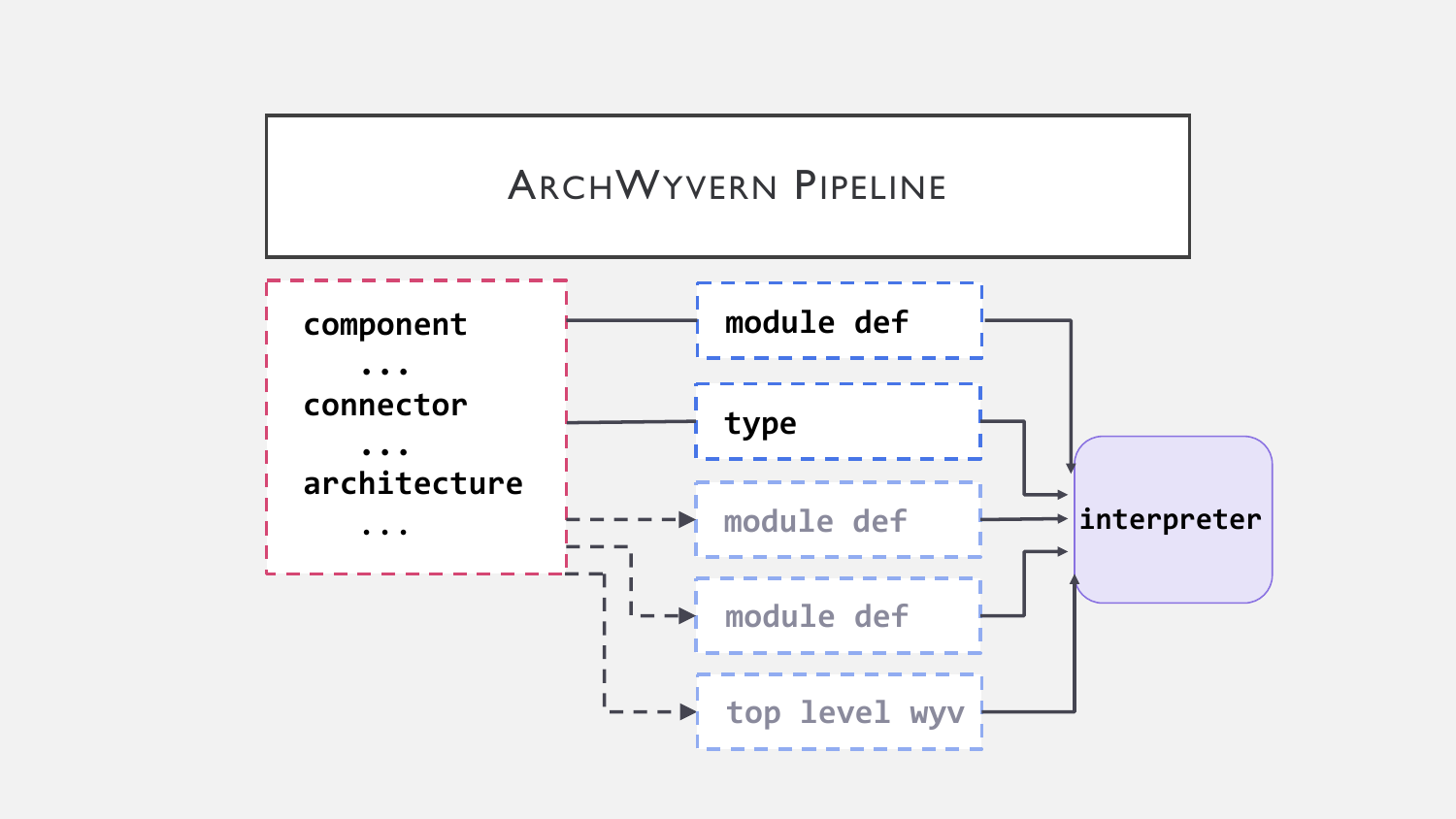#### IN SUMMARY

- As-intended architectural integrity at deployment
- High-level description tied to implementation
- Increased ease of software evolution
- Increased formalization and empirical work in the future